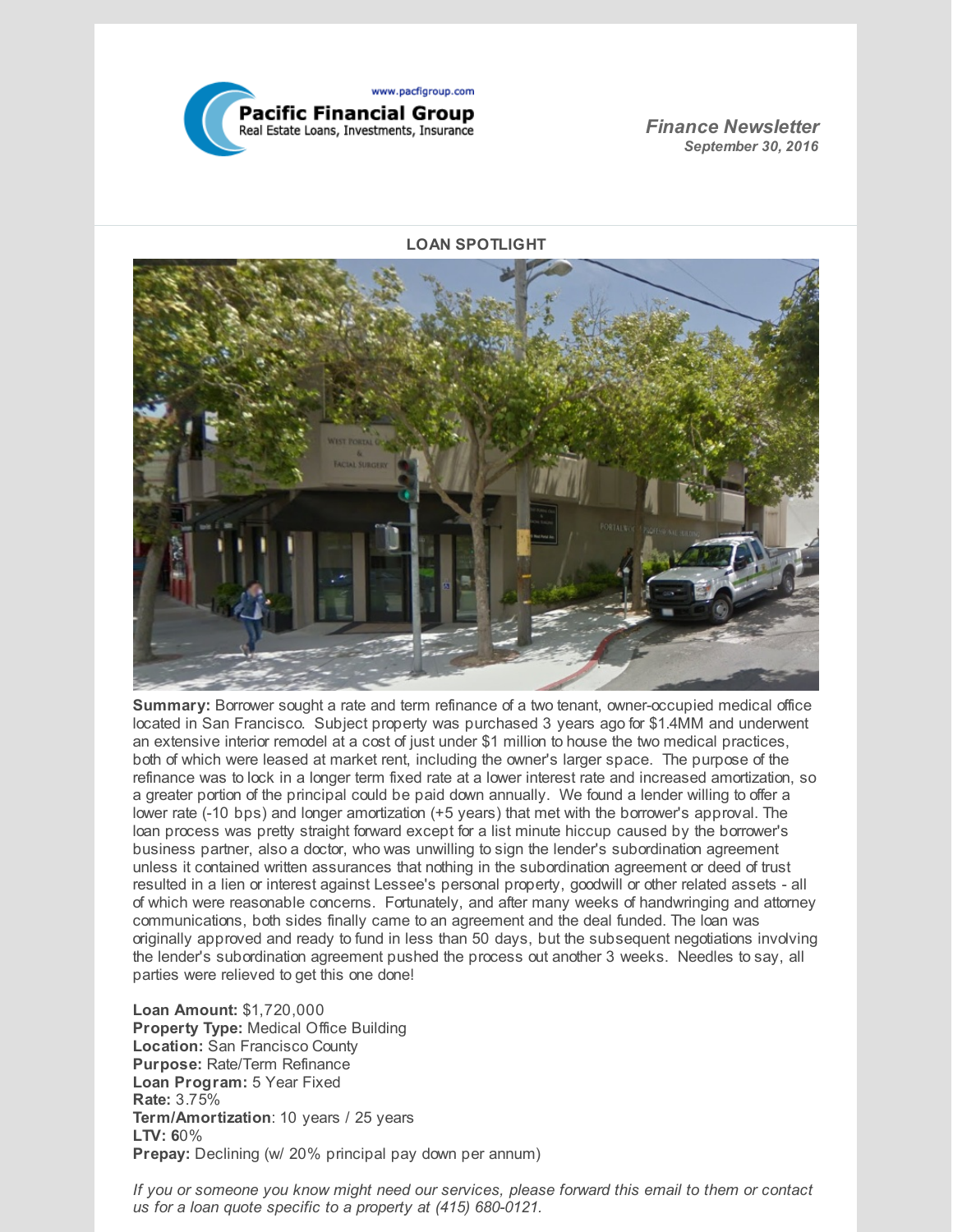*Ask us about our low cost apartment loans and our generous referral fees for 5+ multifamily and commercial real estate loans!*



# **ABOUT OUR SERVICES**

Pacific Financial Group is a full-service brokerage firm dedicated to providing clients with real estate loans, investment advice, financial planning and insurance services. Our success is the result of our client-focused commitment, professional integrity, industry and market knowledge and unique private banking approach to understanding the financial needs of our clients and delivering specifically tailored solutions. **Visit our website to obtain additional information about the types of [investment](http://www.pacfigroup.com/investments.html) advice and [insurance](http://www.pacfigroup.com/Insurance-Services.html) services we offer.**

# **APARTMENT LOAN PROGRAMS**

**Hot Money: We offer low cost apartment loans from \$500K & up in California. No origination fees, no lender fees and capped closing costs!**

We are pleased to provide access to a large selection of 5+ unit multi-family loan programs from which to choose so you are assured of finding one that is best suited to meet your particular investment objectives. Drawing from our diverse pool of capital sources, your loan program options are limitless. **Visit our website to obtain additional [information](http://www.pacfigroup.com/Apartment-Loans.html) about available apartment loan programs and interest rates.**

# **COMMERCIAL LOAN PROGRAMS**

#### **Hot Money: Ask use about CRE loans for properties occupied by marijuana dispensaries or cultivators from \$1MM & up in California. Fixed rate loans with interest rates starting in the mid 6's with 25-30 year amortizations.**

We understand the importance of finding the best available financing to maximize your return on investment and have access to a large selection of commercial loan programs for office, retail, single tenant, self storage, industrial, hospitality, mixed use and owner-occupied commercial buildings, so you are assured of finding one that is best suited to meet your particular investment objectives. Commercial loans are available from a diverse pool of capital sources which include local and regional banks, credit unions, life insurance companies, conduits, pension funds and private investors. **Visit our website to obtain additional information about available [commercial](http://www.pacfigroup.com/Construction-Loans.html) loan programs and interest rates.**

### **RESIDENTIAL LOAN PROGRAMS**

We have access to over 30 lenders that offer a variety of loan program options for owner-occupied residences, 2nd homes or 1-4 investment properties. Why limit yourself and deal with one lender when you can have access to a diverse pool of lenders with much more loan program options from which to choose? Below are some of the loan program features currently offered:

- Loans to single member LLC's and revocable trusts
- Stated income and interest only loans